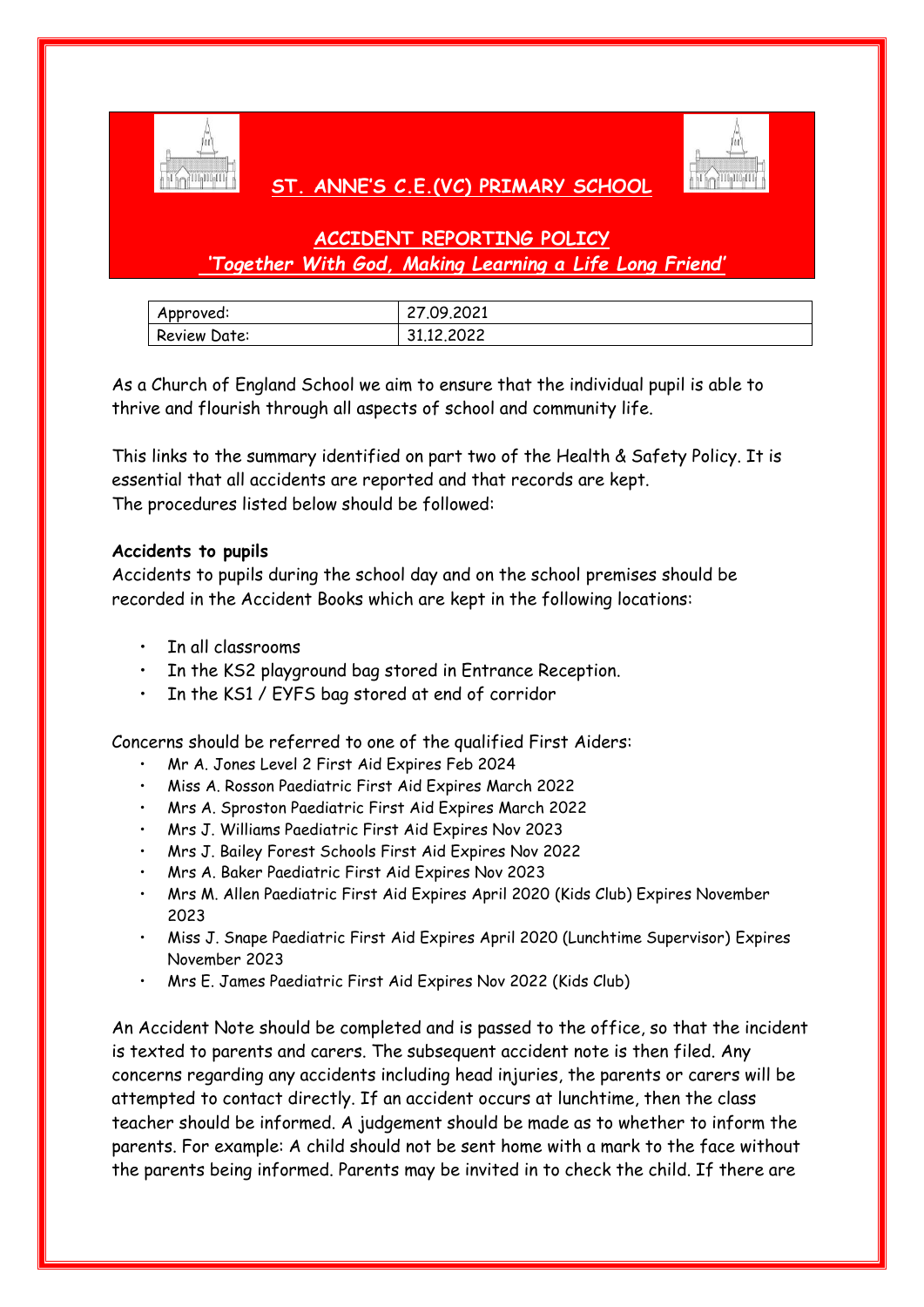any concerns then an ambulance should be called. It is vital that a member of the senior leadership team is informed and preferably the Headteacher or the Deputy Headteacher. In the event of a child going home following an accident or being taken to hospital, we recommend that the parents are contacted to check on the welfare of the child as good practice.

Accidents involving a child being taken to hospital should be followed up and reported onto My Health and Safety (Entrust toolkit) completed by the school office which is then submitted to the Local Authority and filed for school records. In the event of any serious accident the accident should be investigated to see if it may have been prevented for the future safety of the pupils.

### **Staff Accidents**

Where an accident involving a member of staff occurs on the premises then the staff accident form should be completed which is located in the office. Where necessary the causes should be investigated and appropriate actions put into place. All staff accidents will be reported on the county 'My Health and Safety' record.

### **Visitors**

Visitors should report accidents to the school office so that the incident maybe recorded and if necessary appropriate first aid administered.

## **Accident out of school hours**

A first aid kit should be available when pupils are out of school and a judgement should be made as to the seriousness of the accident, which may result in an ambulance being called.

Parents should be contacted, so to facilitate this, it is important that contact numbers are taken with staff on visits. The school should also be informed. Arrangements should be made for the appropriate supervision of other pupils.

If accidents occur on residential visits then the appropriate procedures should be followed by the centre. However there is still a need for the school and parents to be informed. If the accident occurs at night, then the Headteacher should be notified.

## **Forest Schools**

### **Accident reporting at Forest School**

Forest school will follow all first aid procedures set out in this policy and the First Aid Policy. While every effort is taken to teach the children about risk awareness and managing their own safety, during forest school accidents may occur as a natural part of exploration and understanding. At all times a first aid kit and burns kit are carried by the forest school leader. All accidents are recorded and, as school policy, head injuries will be followed up with a text or phone call. Forest School leader holds forest school first aid (valid until November 2022).